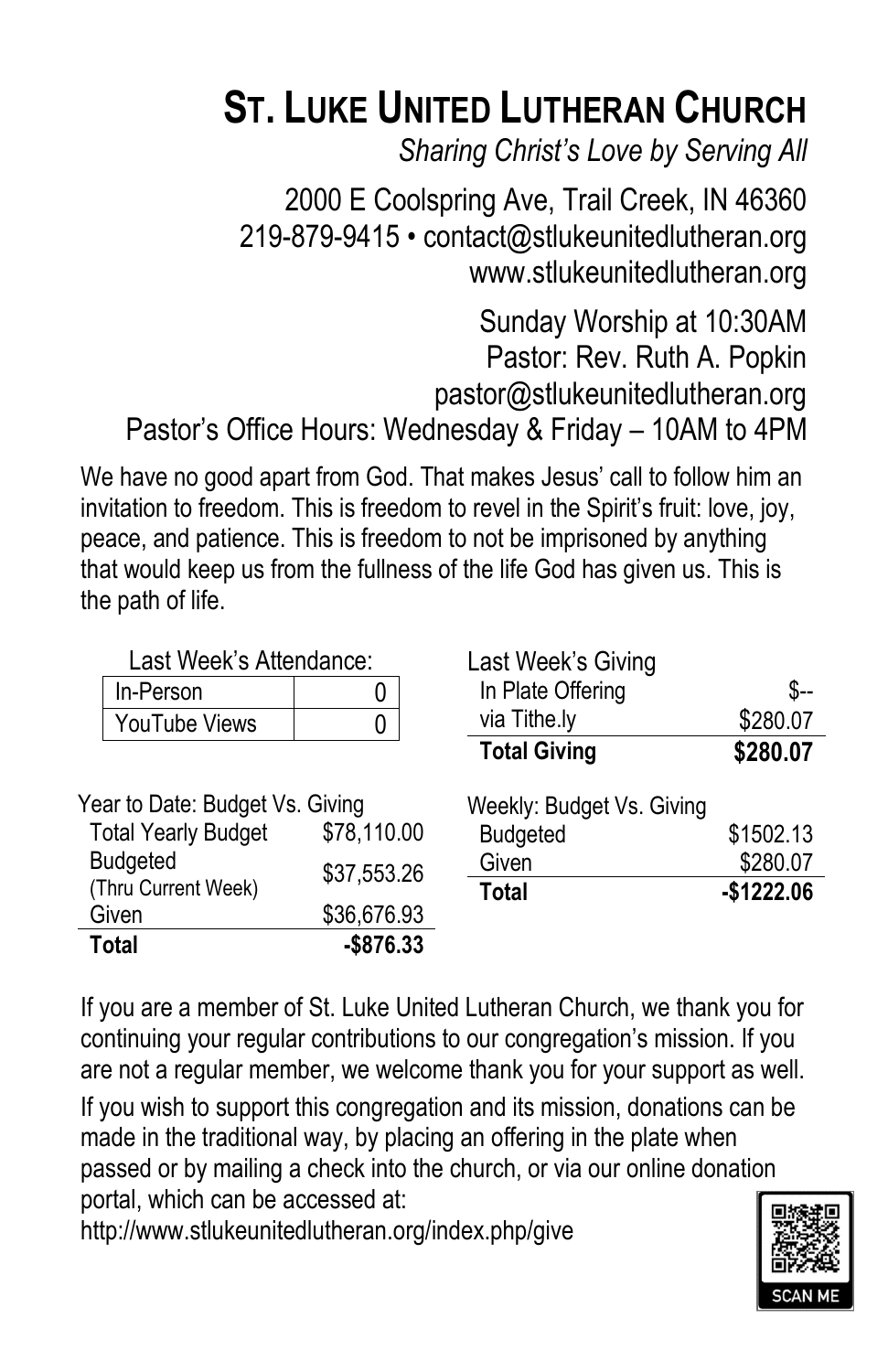### **June 26, 2022 – THE SECOND SUNDAY AFTER PENTECOST**

## **WORSHIP LEADERS & SERVANTS**

Assisting Minister Betsy Kohn Musician Diana Richmond

Presiding Minister Rev. Ruth A. Popkin

## **ANNOUNCEMENTS**

#### **FOOD PANTRY**

Thanks to all who brought in food items last week. The food pantry request for next week, July 3, is Your Choice.

#### **WELCOME PR. PERRY BEAVER**

With Pastor Ruth being on vacation, we welcome back Pr. Perry Beaver to the pulpit, who will be leading worship with St. Luke United today.

#### **FINANCIAL INFORMATION**

Due to Pastor Ruth being out of town for the next two weeks, the most upto-date financial information will be available on July 10<sup>th</sup>. Thank you for your understanding about Pr. Ruth's illness on June  $19<sup>th</sup>$ , and about the time gap on updating financials during the next two weeks.

#### **BROWN BAG BIBLE STUDY**

Pastor's new Bible study will be on hiatus while she is on vacation. We will resume on July 8 at noon. Thanks for understanding.

#### **SAVE THE DATE: VACATION BIBLE SCHOOL**

Save the date for Vacation Bible School. Luther Road will once again be coming to St. Luke United from July 17 to 22. All children are welcome to attend. Questions? Please speak with Jeanoma Babcock at 219-898-3188.

#### **VBS PRESCHOOL TEACHER**

We are hoping to bring back our very popular Preschool/Pre-K VBS class this year, but we are in need a volunteer or two to help us with this journey. Luther Road only accepts children who have finished Kindergarten and up, thus we are responsible for providing a leader for our littlest friends. If you would be able to help, we would greatly appreciate it.

#### **BOOK CLUB**

Book club will be returning starting in August. We will meet on Wednesday, August  $17<sup>th</sup>$  (which is a different day and week than in the past) at 11am. Book to be read is TBA, but we will have copies available in July for folks to pick up.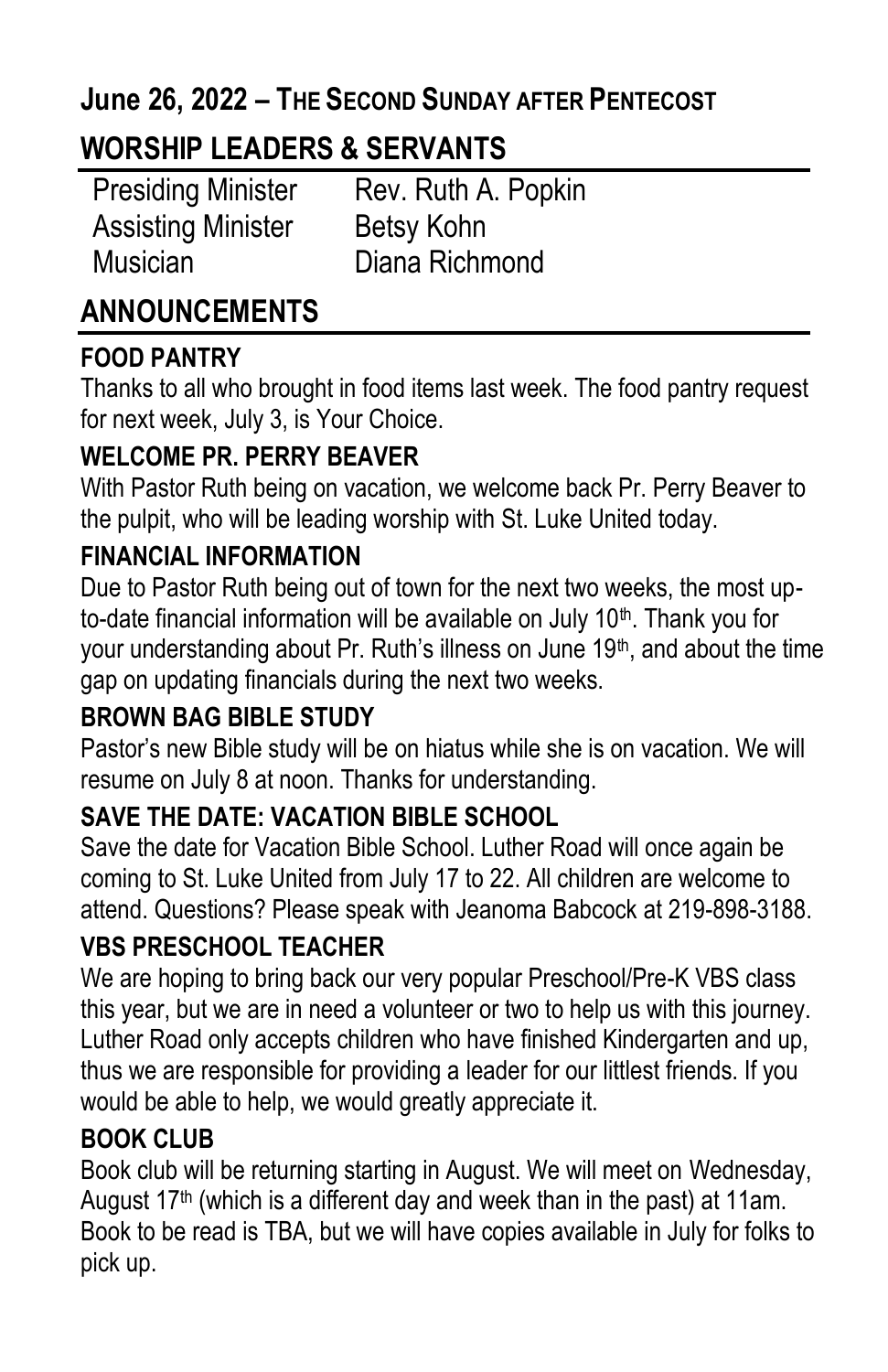#### **PRAYER REQUESTS Those in our Congregation:**

Angie Iantria Brian Sabinske Joyce O'Brien

#### **Our Homebound Members:**

Betty Bowden Cheryl Dettman Barbara Fischer Wilma Furness Phyllis Hedstrom Carol Hooper Barbara Reicher Sharon Sabinske Howard Whiting

#### **Those Connected with our Congregation:**

Violet VanGieson Dorothy VanVoorhis (Sandy VanVoorhis' Mother in Law) Charlene Bottoroff (Nora McKee's Sister) Suzie (Howard Whiting's Granddaughter) Krystal Scott (Sharon Sabinske's Granddaughter) Ron Logan (Dennis Logan's Brother) Mary Shoemaker Kathy Trask Ryan Robinson (Iraq Veteran) Norm Foltz Bobby Komendera (Kathi Jones' Friend) Julie Tetsworth Jennief Schlumpf

Sally Hooper David Reinhardt Michael & Sandy Sabinske (Sharon Sabinske's Son and Daughter-in-Law) Gene Williams (Rebecca Richmond's Friend) Mickey Richmond (Rebecca Richmond's Uncle) Nancy Richmond Bruemmer (Rebecca Richmond's Aunt) Danny Pumfery (Diana Richmond's Cousin) Jane Kinzig (Betsy Kohn's Sister) Cliff Lawton (Jane Cooley's Friend) James Fanson (Jane Cooley's Friend) David Pointon Stephen Hahn Molly Leslie Collins (Daughter of Klosinski Family Friends **Those who we Mourn:**

# **Those who are Special**

**Caregivers:** Barbara Fischer Scott Ebert

**For those serving in our Armed Forces:** Mark Buell, Matt Buell, Amy (Richmond Kreft), Emily Hundt-Welter, Christopher Welter, Dave LaMothe, Levi D. Barth